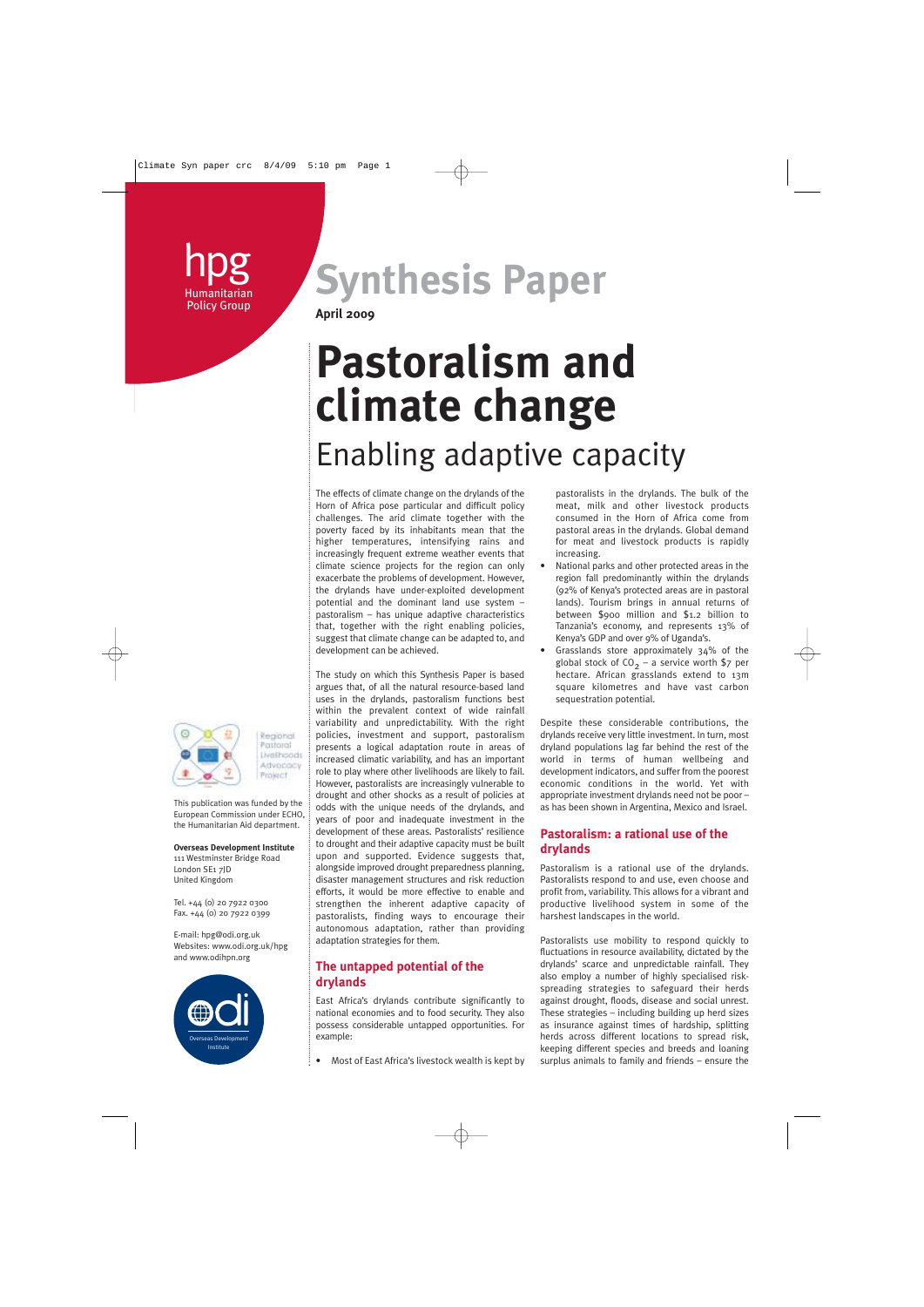rational use of the natural resource base and also develop and strengthen social relations as a form of social capital.

#### *Pastoralism's contribution to the health of dryland ecosystems*

Dryland ecosystems are healthier where mobile pastoralism continues to be practiced effectively. Grazing opens up pastures, stimulates vegetation growth, fertilises the soil and enhances its water infiltration capacity as hoof action breaks up the soil crust, aids in seed dispersal to maintain pasture diversity, prevents bush encroachment and enhances the cycling of nutrients through the ecosystem. In many areas in East Africa, the effects of too-little grazing can be clearly seen: bush encroachment has rendered large areas of the drylands unusable as a result of reduced numbers of grazing animals due to drought or conflict.

#### *Pastoralism's contribution to national economies*

The livestock sector represents 20% to 25% of agricultural GDP across Africa, and a significant portion of African livestock is found in pastoral areas. However, national accounts are incomplete. Examples of economic contributions from pastoralism not captured in national accounts include:

- The *nyama choma* (roast meat) industry in Tanzania, which is worth \$2.2m annually.
- In Ethiopia's Somali region, it is estimated that the actual value of cross-border livestock sales is three to six times that given in official figures for the whole country. Pastoralist animals also provide about 20% of draught power in Ethiopia, worth about \$155m annually.

#### *Pastoralism's adaptive potential to climate change*

The climate of the drylands is characterised by scarce and unreliable rainfall. High temperatures ensure that much of what does fall is lost in evaporation, and intense downpours ensure that water runs off in floods. There are also substantial and unpredictable differences in total rainfall between years, within years and between areas in one year, so that neighbouring villages can experience very different crop yields and harvest success.

#### *The climate is changing*

The climate of the Horn and East Africa is becoming more variable and less predictable, and trends towards future changes are emerging. Regional climate projections for East Africa over the next 40 years indicate that rainfall and rainfall intensity will increase, temperatures will rise, successive poor rains will become more common and the incidence of drought will increase. However, these projections are not as straightforward as they sound (see Box 1).

#### *Downscaling climate projections*

Downscaled climate projections, based on weather station data at Lodwar, Mandera, Marsabit and Wajir in northern Kenya, have been generated to obtain within-region information. Anticipated changes include:

- Significant increases in temperatures across months (in the range of  $+1.0-3.2$ °C).
- Increases in precipitation for most months. Agreement between models was strongest for wet season months, suggesting that there will be a general increase in wet season precipitation. This may be in the form of a longer wet season, or an increase in precipitation intensity. Projections indicate that the intensity of rainfall during the rainy season is expected to increase at all stations.

#### **Box 1: Predicted increases in rainfall for the region, but…**

Rainfall projections are not straightforward. Increased temperatures are likely to offset increases in rainfall, and climate change impacts will vary across different locations and at different times into the future. Soil types and landscape topography varies across the region. All of these factors will result in mosaics of climate change effects across the region. This has important implications for economic productivity and poverty reduction, and there is a need to better understand the ranges of likely effects in different locations.

• Changes in the onset and cessation of rainy seasons. However, it is difficult to draw robust conclusions, and a supplementary analysis using thresholds identifying that amount of rainfall that constitutes the start and end of rains for pastoralist groups would be useful.

#### *Climate change and existing challenges facing the drylands*  Climate alone is rarely the reason people fall into poverty; instead, it interacts with existing problems and makes them worse. For example, migration as a climate adaptation strategy increases population pressure and environmental degradation. Failed rainy seasons will result in reduced agricultural yields in already highly fragmented landscapes, and increased climatic shocks will fuel conflict over resources and access.

#### *Managing the drylands to cope with climate change*

With increasingly uncertain climatic conditions, and different impacts across the region, the drylands will need to be managed in a way that supports and promotes land uses that are more resilient to climatic variability.

Of all the land uses in the drylands, pastoralism is best placed to adapt to increased climatic variability. Due to the advantage of mobility, pastoralism is less susceptible to changes in climate than more sedentary land uses, such as crop agriculture, livestock ranching and tourism. This in turn has implications for economic development and poverty alleviation. Pastoralism is a resilient, lowinput land use option known to perform well in variable climates. It therefore presents a less risky and more robust investment opportunity because it has the potential to perform well where other livelihoods are likely to fail.

African agriculture is vulnerable to climate change. Significant reductions are predicted in the length of crop and forage growing periods across most of the Horn and East Africa (see Figure 1). This holds true even where climate models predict increases in absolute rainfall for the medium term, because increased evapotranspiration due to temperature rise and foreshortened rainy seasons counteracts the positive effects of increased rainfall. Up to 2030, most areas where crops are produced are unlikely to undergo significant changes, but over the longer term most areas where cultivation is currently taking place may experience moderate to severe reductions in the length of the crop-growing period.

#### *The consequences of ignoring the challenges facing pastoralists*

Increasing numbers of pastoralists are losing their livestock, forcing many to leave livestock-rearing altogether. The combination of increased climatic shocks, policies which hinder mobile pastoralism and a lack of other viable livelihood options is pushing more and more pastoralists out of the system. Whereas climatic shocks are essentially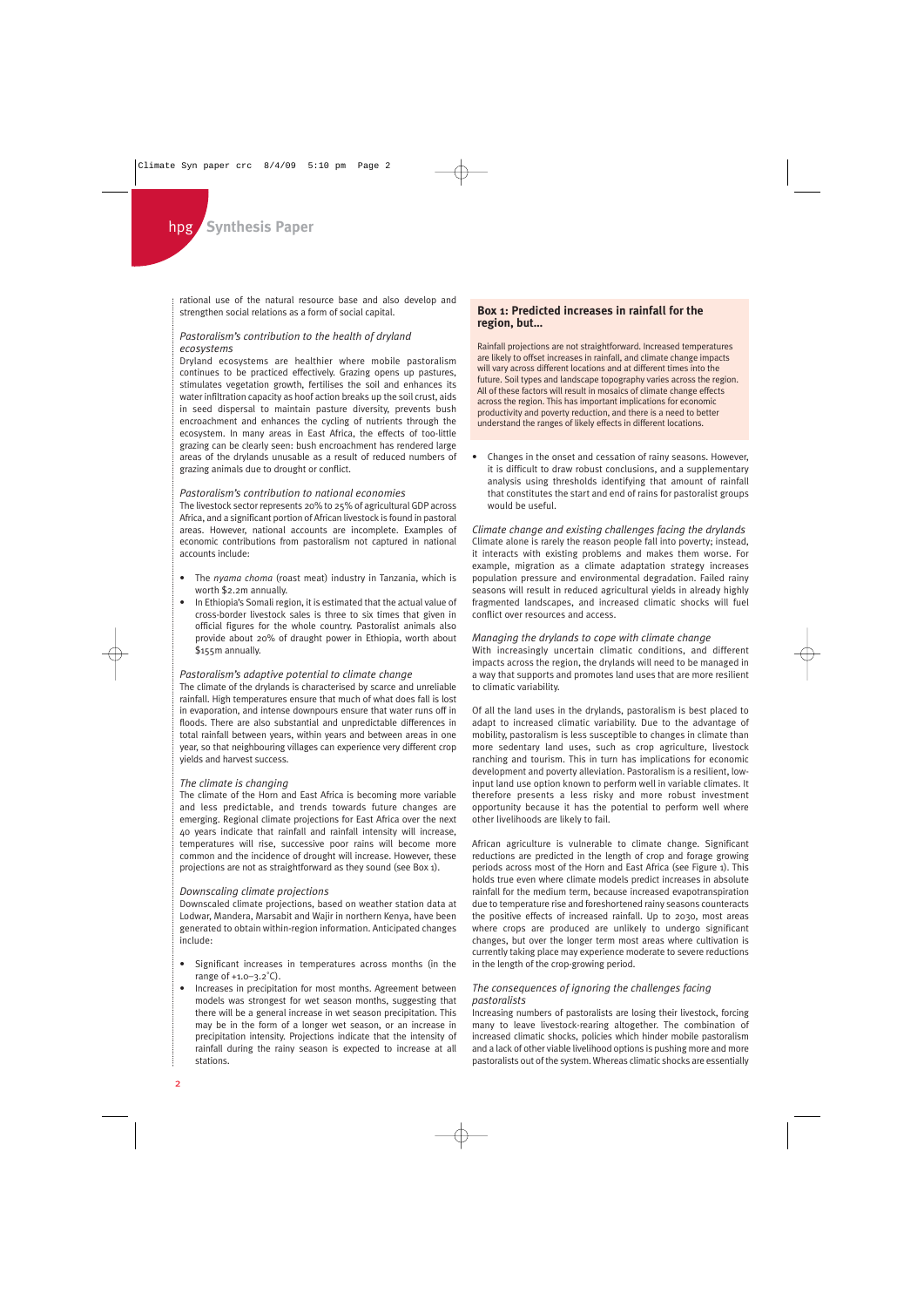#### **Figure 1: Percentage of failed seasons, where growing periods will be insufficient** to support harvest<sup>1</sup>



1 From P. K. Thornton et al., *Mapping Climate Vulnerability and Poverty in Africa*, Report to the Department for International Development, ILRI, 2006.

outside the realm of control, policies and the provision of livelihood alternatives are not. Pastoralists' inherent adaptive capacity, which has enabled them to cope with climatic variability for centuries, is increasingly being compromised by policies which aim to sedentarise and modernise their livelihood system, ignoring the vital need for mobility and resource access.

As climate change exacerbates stresses on the system, the rate of destitution among pastoralists is likely to increase unless policies are implemented which enable adaptation and a choice of livelihoods which allows people to maintain or improve their conditions independently of livestock-keeping.

#### *Developing climate foresight to enable adaptation*

The anticipated climatic changes in the drylands will require people in the region to adapt, while the drastic nature of these changes means that people may have to adapt to conditions beyond their ken. Adaptation usually occurs with regard to perceived changes in the conditions of local environments, but climate change means that people have to adapt to what they do not necessarily perceive as probable changes.

The state and development agencies have an important role to play, therefore, in facilitating what can be called 'climate foresight'. This means the ability to utilise climate projections – estimates of most likely climate changes – in the planning of activities and investments related to and affected by climate. In addition, local communities need to inform planning in the drylands, and therefore need to be equipped with information on climate change and its implications on a localised scale, as different communities will face different climatic effects in different places, and there is a need to understand what the ranges of likely climate change effects are going to be in different locations.

The least developed countries of the region – Eritrea, Ethiopia, Uganda and Tanzania – have prepared national adaptation plans of action (NAPAs) over the last four years. These identify and rank immediate and urgent adaptation needs. In Eritrea and Ethiopia, priorities for adaptation action relevant to pastoralists have been identified. In Uganda and Tanzania, few of the prioritised

encourage their autonomous adaptation, rather than providing adaptations for them.

Population is set to increase, and a healthy pastoral system depends on human and livestock numbers being commensurate. Pastoralists need the freedom to take action, whether they choose to remain in pastoralism or to diversify their livelihoods to ensure their economic well-being. Failure to enable adaptive capacity is likely to result in a continuation of current trends towards increasing poverty and, in turn, increasing reliance on outside assistance. Therefore, alongside improved drought preparedness planning, disaster management structures and risk reduction efforts, autonomous adaptation must be supported.

Three main areas of intervention to enable autonomous adaptation have been identified:

#### **1. Governance**

*Land tenure and access rights.* Recognising the need for pastoral mobility and communal land tenure, and valuing the contributions of customary institutions, will allow pastoral communities' inherent adaptive capacities to be expressed in order to cope effectively with increasing and more extreme climatic variability.

*Increased representation and involvement of pastoralist groups.* Strengthening pastoralist institutions' level of engagement, and their capacity and ability to speak on their own behalf, is critical. A skewed focus towards more 'visible' land users, such as farmers, results in biases against other groups who have less capacity to advocate for themselves. Climate change makes remedying this state of affairs more urgent.

#### **2. Access to markets and enabling services**

*Infrastructure.* Physical access is often a stumbling-block to market participation in dryland areas. Improved road networks and increased, more locally accessible livestock sales-points are needed. The need for infrastructure is made more urgent by current and  $\frac{1}{2}$ 

adaptation actions have direct relevance to pastoralists, and mobility is seen as adding to the climate change challenge. NAPAs need to be reviewed from the perspective of how prioritised projects will contribute to pastoralists' adaptive capacity.

#### *Enabling autonomous adaptation*

Autonomous adaptation refers to the measures taken by people at local levels to prepare for, cope with and recover from the effects of increased climate variability and climate change. Since climate change impacts will vary across time and space, resulting in different impacts across zones and regions, it would therefore be more effective and cost-effective to enable and strengthen the inherent adaptive capacity of pastoralists and find ways to